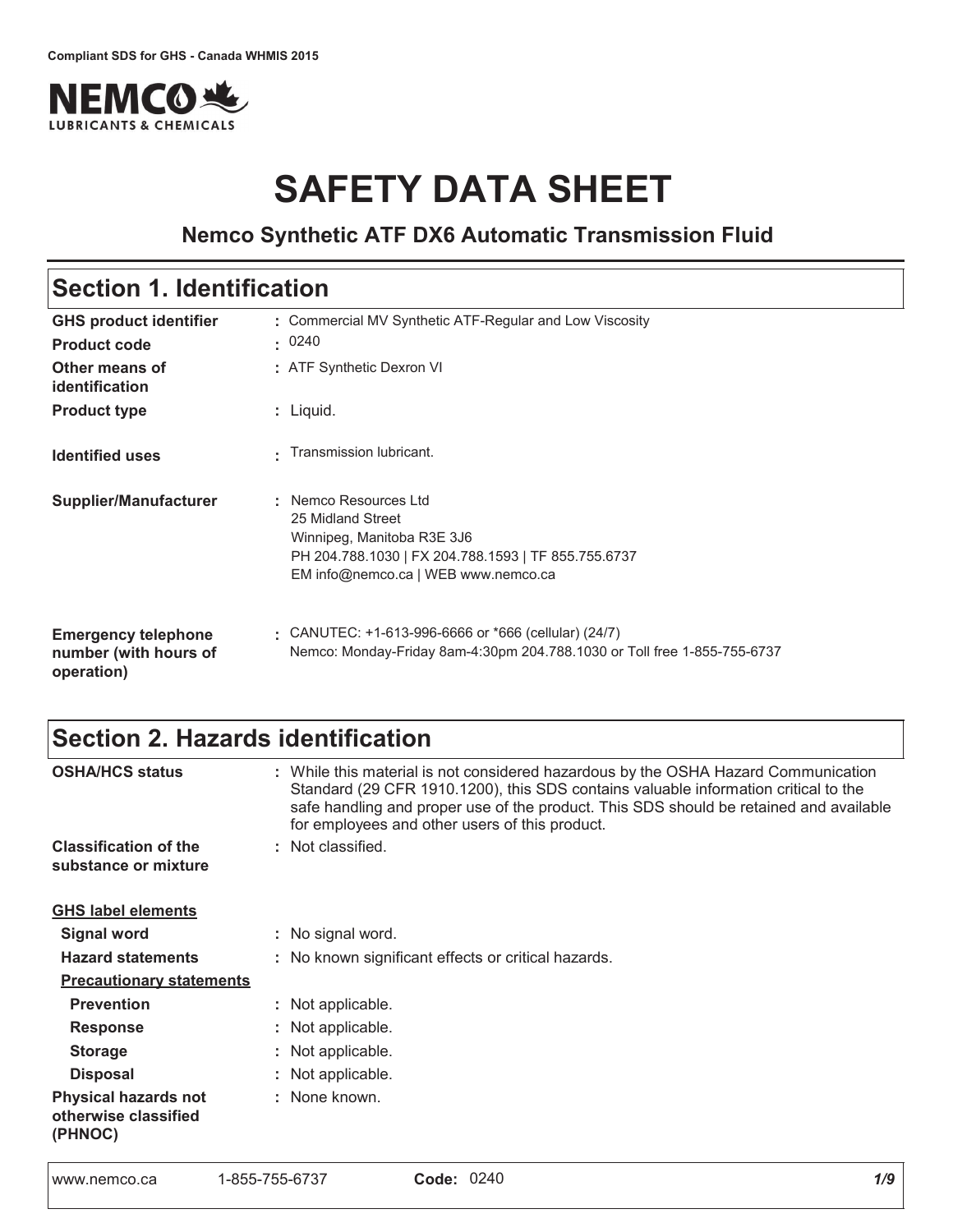

# **Section 2. Hazards identification**

| <b>Health hazards not</b> |
|---------------------------|
| otherwise classified      |
| (HHNOC)                   |

: None known.

# Section 3. Composition/information on ingredients

| Substance/mixture    | : Mixture                 |
|----------------------|---------------------------|
| <b>Chemical name</b> | : Lubricating Oil.        |
| Other means of       | : ATF Synthetic Dexron VI |
| identification       |                           |

### **CAS number/other identifiers**

| <b>CAS number</b>   | : Not applicable. |
|---------------------|-------------------|
| <b>Product code</b> | : 0240            |

| Ingredient name                                        | $\frac{0}{0}$ | <b>CAS number</b> |
|--------------------------------------------------------|---------------|-------------------|
| Distillates (petroleum), hydrotreated light paraffinic | ≥50 - <75     | 64742-55-8        |
| Distillates (petroleum), hydrotreated light naphthenic | l≥1 - <2      | 64742-53-6        |

Any concentration shown as a range is to protect confidentiality or is due to batch variation.

There are no additional ingredients present which, within the current knowledge of the supplier and in the concentrations applicable, are classified as hazardous to health or the environment and hence require reporting in this section.

Occupational exposure limits, if available, are listed in Section 8.

## **Section 4. First aid measures**

### **Description of necessary first aid measures**

| Eye contact                                        | : If material comes in contact with the eyes, immediately wash the eyes with large<br>amounts of water for 15 minutes, occasionally lifting the lower and upper lids. Get<br>medical attention.                                                                                                               |
|----------------------------------------------------|---------------------------------------------------------------------------------------------------------------------------------------------------------------------------------------------------------------------------------------------------------------------------------------------------------------|
| <b>Inhalation</b>                                  | : If person breathes in large amounts of material, move the exposed person to fresh air at<br>once. If breathing has stopped, perform artificial respiration. Keep the person warm and<br>at rest. Get medical attention as soon as possible.                                                                 |
| <b>Skin contact</b>                                | : If the material comes in contact with the skin, wash the contaminated skin with soap and<br>water promptly. If the material penetrates through clothing, remove the clothing and<br>wash the skin with soap and water promptly. If irritation persists after washing, get<br>medical attention immediately. |
| Ingestion                                          | : If material has been swallowed, do not induce vomiting. Get medical attention<br>immediately.                                                                                                                                                                                                               |
| Most important symptoms/effects, acute and delayed |                                                                                                                                                                                                                                                                                                               |
| Potential acute health effects                     |                                                                                                                                                                                                                                                                                                               |
| Eye contact                                        | : No known significant effects or critical hazards.                                                                                                                                                                                                                                                           |
| <b>Inhalation</b>                                  | : No known significant effects or critical hazards.                                                                                                                                                                                                                                                           |
| <b>Skin contact</b>                                | : No known significant effects or critical hazards.                                                                                                                                                                                                                                                           |
| Ingestion                                          | : No known significant effects or critical hazards.                                                                                                                                                                                                                                                           |
| Over-exposure signs/symptoms                       |                                                                                                                                                                                                                                                                                                               |
| Eye contact                                        | : Adverse symptoms may include the following: pain or irritation, watering, redness.                                                                                                                                                                                                                          |
| <b>Inhalation</b>                                  | : Adverse symptoms may include the following: respiratory tract irritation, coughing.                                                                                                                                                                                                                         |
| <b>Skin contact</b>                                | : Adverse symptoms may include the following: irritation, redness.                                                                                                                                                                                                                                            |
| Ingestion                                          | : No known significant effects or critical hazards.                                                                                                                                                                                                                                                           |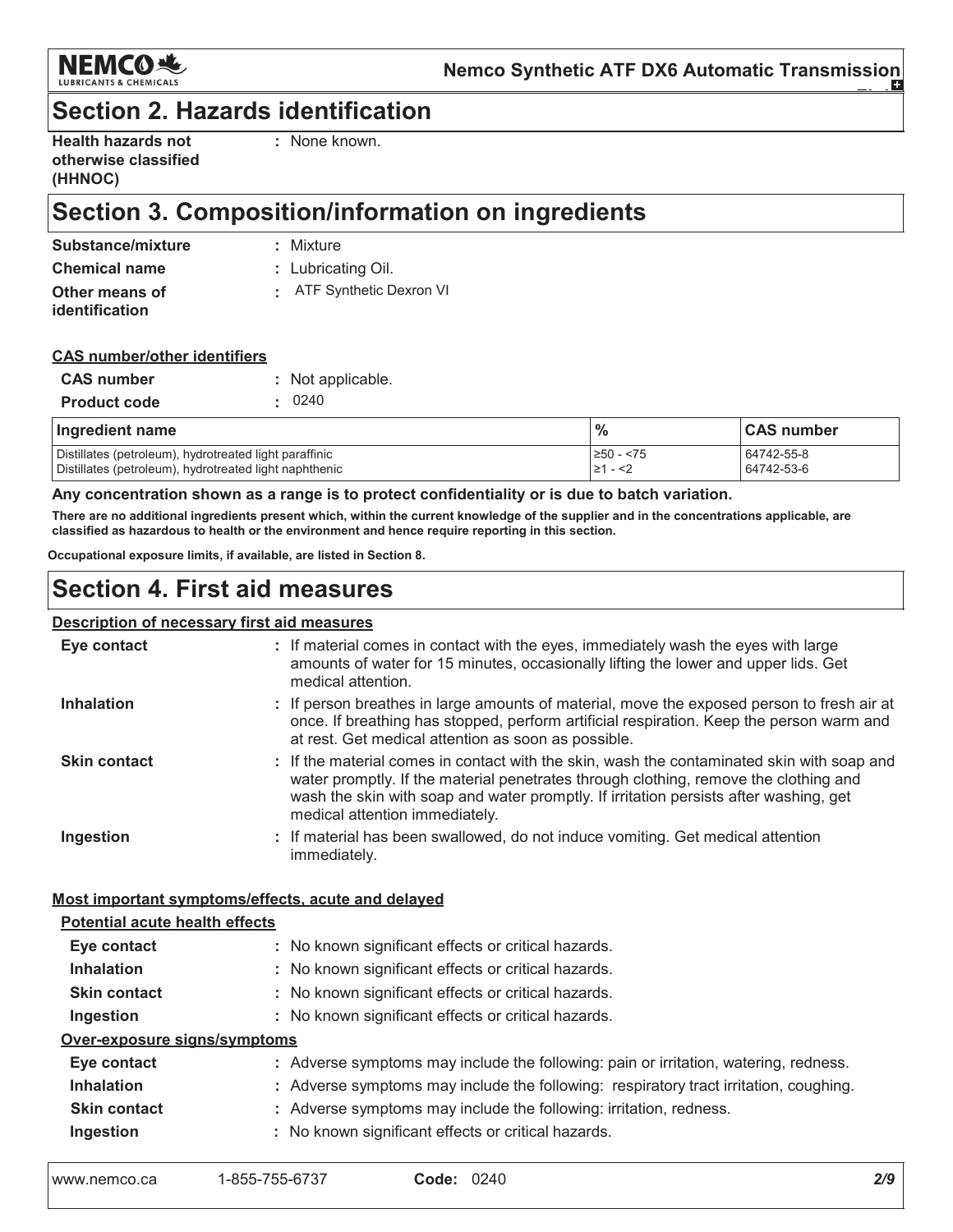

# **Section 4. First aid measures**

### Indication of immediate medical attention and special treatment needed, if necessary

| Notes to physician                | : Treat symptomatically. Contact poison treatment specialist immediately if large<br>quantities have been ingested or inhaled. |
|-----------------------------------|--------------------------------------------------------------------------------------------------------------------------------|
| <b>Specific treatments</b>        | : No specific treatment.                                                                                                       |
| <b>Protection of first-aiders</b> | : No action shall be taken involving any personal risk or without suitable training.                                           |

See toxicological information (Section 11)

# **Section 5. Fire-fighting measures**

| <b>Extinguishing media</b>                               |                                                                                                                                                |
|----------------------------------------------------------|------------------------------------------------------------------------------------------------------------------------------------------------|
| Suitable extinguishing<br>media                          | : Use water spray to cool fire exposed surfaces and to protect personnel. Foam, dry<br>chemical or water spray (fog) to extinguish fire.       |
| Unsuitable extinguishing<br>media                        | : None known.                                                                                                                                  |
| <b>Specific hazards arising</b><br>from the chemical     | : Toxic fumes gases or vapors may evolve on burning.                                                                                           |
| <b>Hazardous thermal</b><br>decomposition products       | : No specific data.                                                                                                                            |
| <b>Special protective actions</b><br>for fire-fighters   | : When fighting fires wear full turnout gear and self contained breathing apparatus. Water<br>may cause splattering. Material floats on water. |
| <b>Special protective</b><br>equipment for fire-fighters | : Not applicable.                                                                                                                              |

# **Section 6. Accidental release measures**

| Personal precautions, protective equipment and emergency procedures |  |                                                                                                                                                                                                                                              |  |  |  |  |  |
|---------------------------------------------------------------------|--|----------------------------------------------------------------------------------------------------------------------------------------------------------------------------------------------------------------------------------------------|--|--|--|--|--|
| For non-emergency<br>personnel                                      |  | : Keep unnecessary and unprotected personnel from entering. Avoid breathing vapor or<br>mist. Provide adequate ventilation. Wear appropriate respirator when ventilation is<br>inadequate. Put on appropriate personal protective equipment. |  |  |  |  |  |
| For emergency responders                                            |  | If specialized clothing is required to deal with the spillage, take note of any information in<br>Section 8 on suitable and unsuitable materials. See also the information in "For non-<br>emergency personnel".                             |  |  |  |  |  |
| <b>Environmental precautions</b>                                    |  | : Avoid dispersal of spilled material and runoff and contact with soil, waterways, drains<br>and sewers. Inform the relevant authorities if the product has caused environmental<br>pollution (sewers, waterways, soil or air).              |  |  |  |  |  |
| Methods and materials for containment and cleaning up               |  |                                                                                                                                                                                                                                              |  |  |  |  |  |
| <b>Spill</b>                                                        |  | : Contain with dikes or absorbent to prevent migration to sewers/streams. Take up small<br>spill with dry chemical absorbent; large spills may require pump or vacuum prior to                                                               |  |  |  |  |  |

absorbent. May require excavation of severely contaminated soil.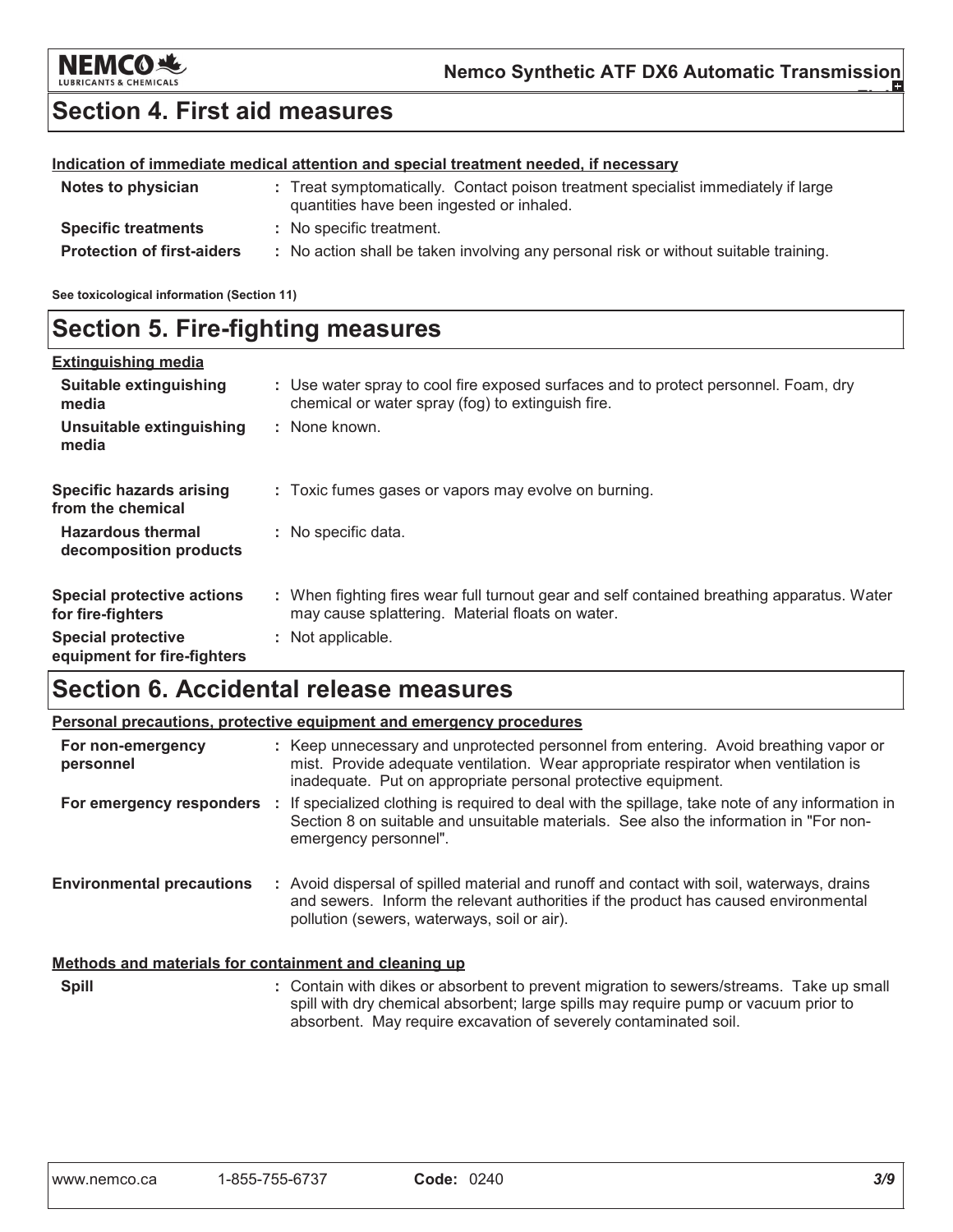

# Section 7. Handling and storage

### **Precautions for safe handling**

| <b>Protective measures</b>                                         | : Put on appropriate personal protective equipment (see Section 8). Do not get in eyes or<br>on skin or clothing. Do not breathe vapor or mist. Do not ingest. Use only with<br>adequate ventilation. Wear appropriate respirator when ventilation is inadequate.                                                                                                                                                                                                                                |
|--------------------------------------------------------------------|--------------------------------------------------------------------------------------------------------------------------------------------------------------------------------------------------------------------------------------------------------------------------------------------------------------------------------------------------------------------------------------------------------------------------------------------------------------------------------------------------|
| <b>Advice on general</b><br>occupational hygiene                   | : Eating, drinking and smoking should be prohibited in areas where this material is<br>handled, stored and processed. Workers should wash hands and face before eating,<br>drinking and smoking.                                                                                                                                                                                                                                                                                                 |
| Conditions for safe storage,<br>including any<br>incompatibilities | : Handling temperatures should not exceed 175°F (80°C). Do not store above the<br>following temperature: 113°C (235.4°F). Odorous and toxic fumes may form from the<br>decomposition of this product if stored at excessive temperatures for extended periods<br>of time. Store in accordance with local regulations. Store in a dry, cool and well-<br>ventilated area, away from incompatible materials (see Section 10). Use appropriate<br>containment to avoid environmental contamination. |

# Section 8. Exposure controls/personal protection

### **Control parameters**

| <b>Occupational exposure limits</b>                       |                        |                          | TWA (8 hours)     |       |                          | STEL (15 mins)    |       |     | <b>Ceiling</b>           |       |                                             |
|-----------------------------------------------------------|------------------------|--------------------------|-------------------|-------|--------------------------|-------------------|-------|-----|--------------------------|-------|---------------------------------------------|
| Ingredient                                                | List name              | ppm                      | mg/m <sup>3</sup> | Other | ppm                      | mg/m <sup>3</sup> | Other | ppm | mg/m <sup>3</sup>        | Other | <b>Notations</b>                            |
| Distillates (petroleum), hydrotreated<br>heavy paraffinic | <b>US ACGIH 3/2015</b> |                          | 5                 |       |                          |                   |       |     | $\overline{\phantom{a}}$ |       | [a]                                         |
|                                                           | AB 4/2009              |                          | 5                 |       | $\overline{\phantom{0}}$ | 10                |       |     | <u>_</u>                 |       |                                             |
|                                                           | ON 7/2015              |                          | 5                 |       |                          | 10                |       |     |                          |       |                                             |
|                                                           | QC 1/2014              |                          | 5                 |       | $\overline{\phantom{0}}$ | 10                |       |     | $\overline{\phantom{a}}$ |       | [b]<br>[b]<br>[b]                           |
| Distillates (petroleum), hydrotreated<br>light paraffinic | US ACGIH 3/2015        |                          | 5                 |       | $\overline{\phantom{a}}$ |                   |       |     | ٠                        |       | [a]                                         |
|                                                           | AB 4/2009              | $\overline{\phantom{0}}$ | 5                 |       | $\overline{\phantom{a}}$ | 10                |       |     | $\overline{\phantom{a}}$ |       |                                             |
|                                                           | ON 7/2015              |                          | 5                 |       | $\overline{\phantom{0}}$ | 10                |       |     | ٠                        |       | [b]<br>[b]                                  |
|                                                           | QC 1/2014              |                          | 5                 |       | $\overline{\phantom{a}}$ | 10                |       |     | <u>_</u>                 |       | [b]                                         |
| Base $Oil(s)(*)$                                          | <b>US ACGIH</b>        |                          | 5                 |       | $\overline{\phantom{a}}$ | 10                |       |     | $\overline{\phantom{a}}$ |       | $\begin{bmatrix} 1 \\ 0 \\ 0 \end{bmatrix}$ |
|                                                           | AB 4/2009              |                          | 5                 |       | $\overline{\phantom{0}}$ | 10                |       |     | $\overline{\phantom{a}}$ |       |                                             |
|                                                           | ON 7/2015              |                          | 5                 |       | $\overline{\phantom{0}}$ | 10                |       |     | $\overline{\phantom{a}}$ |       |                                             |
|                                                           | QC 1/2014              |                          | 5                 |       |                          | 10                |       |     | $\overline{\phantom{a}}$ |       |                                             |
| Distillates (petroleum), hydrotreated<br>light naphthenic | US ACGIH 3/2015        |                          | 5                 |       |                          |                   |       |     |                          |       | ibj<br>[a]                                  |
|                                                           | AB 4/2009              |                          | 5                 |       | $\overline{\phantom{0}}$ | 10                |       |     | <u>_</u>                 |       | [b]                                         |
|                                                           | ON 7/2015              |                          | 5                 |       |                          | 10                |       |     | $\overline{\phantom{a}}$ |       | [b]                                         |
|                                                           | QC 1/2014              | $\overline{\phantom{0}}$ | 5                 |       |                          | 10                |       |     | $\overline{\phantom{0}}$ |       | [b]                                         |

Form: [a]Inhalable fraction [b]Mist [c]Oil mist.

| <b>Appropriate engineering</b><br>controls | : Use only with adequate ventilation.                                                                                                                          |
|--------------------------------------------|----------------------------------------------------------------------------------------------------------------------------------------------------------------|
| <b>Environmental exposure</b><br>controls  | Emissions from ventilation or work process equipment should be checked to ensure<br>they comply with the requirements of environmental protection legislation. |

### **Individual protection measures**

| <b>Hygiene measures</b>    |                | : Wash hands, forearms and face thoroughly after handling chemical products, before<br>eating, smoking and using the lavatory and at the end of the working period. Ensure<br>that eyewash stations and safety showers are close to the workstation location. |  |
|----------------------------|----------------|---------------------------------------------------------------------------------------------------------------------------------------------------------------------------------------------------------------------------------------------------------------|--|
| <b>Eye/face protection</b> |                | : Recommended: Splash goggles and a face shield, where splash hazard exists.                                                                                                                                                                                  |  |
| <b>Skin protection</b>     |                |                                                                                                                                                                                                                                                               |  |
| <b>Hand protection</b>     |                | : 4 - 8 hours (breakthrough time): Nitrile gloves.                                                                                                                                                                                                            |  |
| <b>Body protection</b>     |                | : Recommended: Long sleeved coveralls.                                                                                                                                                                                                                        |  |
| www.nemco.ca               | 1-855-755-6737 | <b>Code: 0240</b>                                                                                                                                                                                                                                             |  |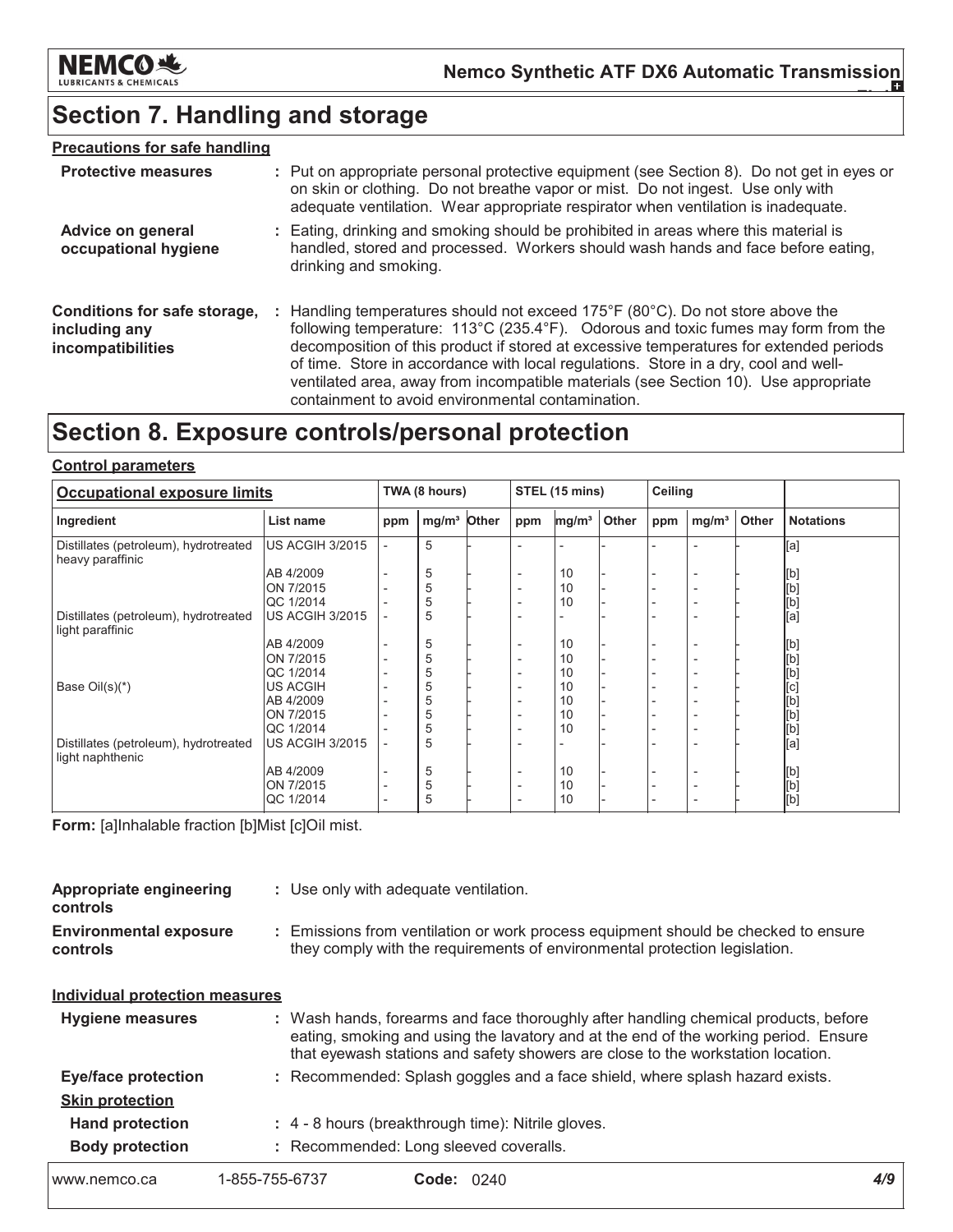

# Section 8. Exposure controls/personal protection

| Other skin protection         | : Recommended: Impervious boots.                                                       |
|-------------------------------|----------------------------------------------------------------------------------------|
| <b>Respiratory protection</b> | : If ventilation is inadequate, use a NIOSH-certified respirator with an organic vapor |
|                               | cartridge and P95 particulate filter.                                                  |

# Section 9. Physical and chemical properties

| <b>Appearance</b>                                 |    |                                        |
|---------------------------------------------------|----|----------------------------------------|
| <b>Physical state</b>                             | t. | Liquid.                                |
| Color                                             |    | Red.                                   |
| Odor                                              | ÷. | Mild.                                  |
| <b>Odor threshold</b>                             |    | Not available.                         |
| рH                                                |    | Not available.                         |
| <b>Freezing point</b>                             |    | Not available.                         |
| <b>Boiling point</b>                              |    | Not available.                         |
| <b>Flash point</b>                                |    | Closed cup: $>150^{\circ}$ C           |
| <b>Evaporation rate</b>                           | ÷. | $<$ 1 (Ether. = 1)                     |
| <b>Flammability (solid, gas)</b>                  | ÷. | Not available.                         |
| Lower and upper explosive<br>(flammable) limits   | ÷. | Not available.                         |
| <b>Vapor pressure</b>                             |    | <0.13 kPa (<1 mm Hg) (68°F)            |
| <b>Vapor density</b>                              |    | Not available.                         |
| <b>Relative density</b>                           |    | $: 0.825$ to 0.85                      |
| <b>Solubility in water</b>                        |    | Insoluble in water.                    |
| <b>Partition coefficient: n-</b><br>octanol/water |    | : Not available.                       |
| <b>Auto-ignition temperature</b>                  |    | : $>260^{\circ}$ C ( $>500^{\circ}$ F) |
| <b>Decomposition temperature</b>                  |    | : Not available.                       |
| <b>Viscosity</b>                                  |    | Not available                          |

# **Section 10. Stability and reactivity**

| <b>Reactivity</b>                            | : No specific test data related to reactivity available for this product or its ingredients.              |
|----------------------------------------------|-----------------------------------------------------------------------------------------------------------|
| <b>Chemical stability</b>                    | : The product is stable.                                                                                  |
| <b>Possibility of hazardous</b><br>reactions | : Under normal conditions of storage and use, hazardous reactions will not occur.                         |
| <b>Conditions to avoid</b>                   | : No specific data.                                                                                       |
| Incompatible materials                       | : Reactive or incompatible with the following materials: oxidizing materials.                             |
| <b>Hazardous decomposition</b><br>products   | : Under normal conditions of storage and use, hazardous decomposition products should<br>not be produced. |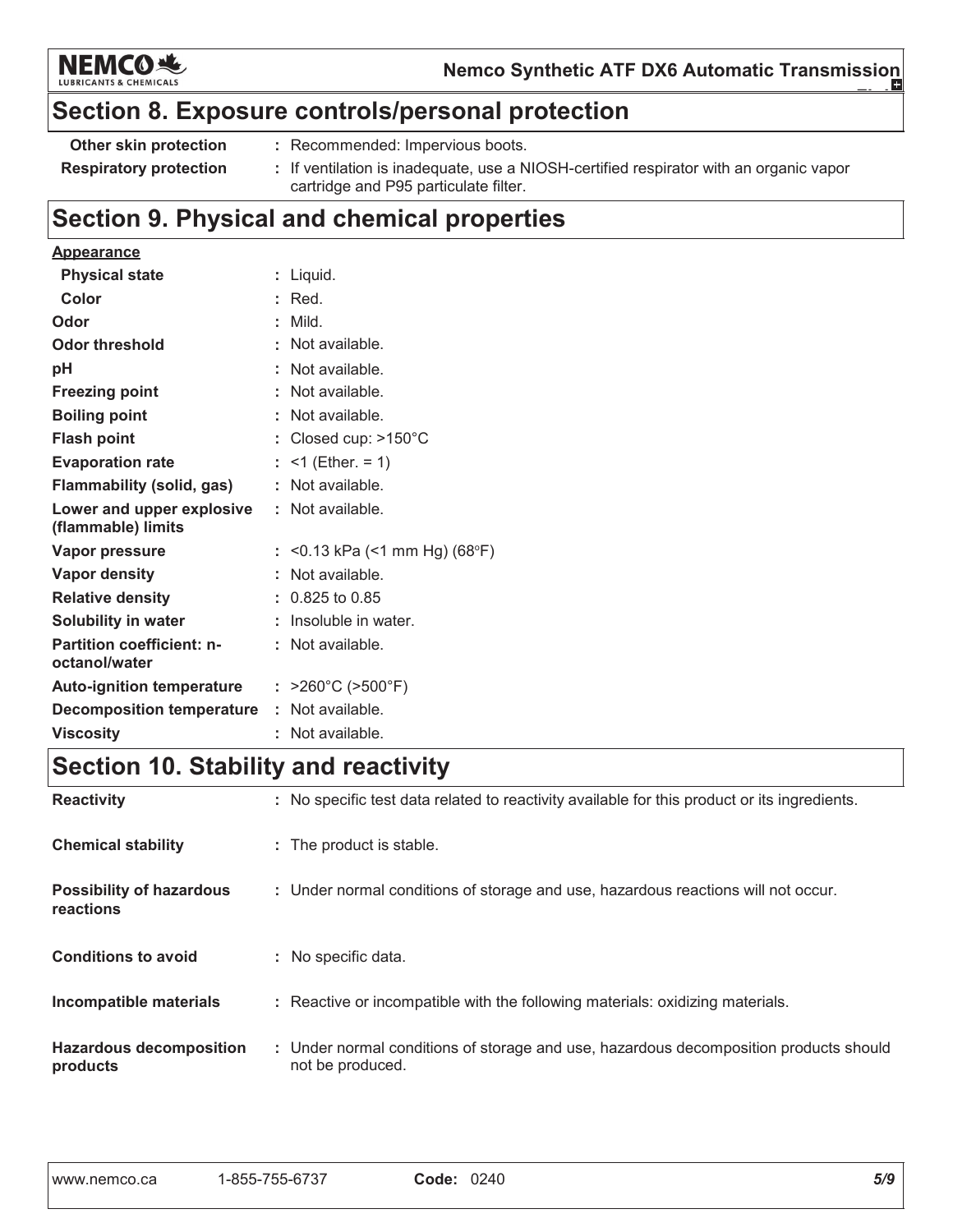

# **Section 11. Toxicological information**

### Information on toxicological effects

### **Acute toxicity**

| <b>Product/ingredient name</b>                            | <b>Result</b>                   | <b>Species</b> | <b>Dose</b>              | <b>Exposure</b> |
|-----------------------------------------------------------|---------------------------------|----------------|--------------------------|-----------------|
| Distillates (petroleum), hydrotreated<br>light paraffinic | LC50 Inhalation Dusts and mists | Rat            | $3900 \text{ mg/m}^3$    | 4 hours         |
| Distillates (petroleum), hydrotreated<br>light naphthenic | LC50 Inhalation Dusts and mists | Rat            | $2180$ mg/m <sup>3</sup> | 4 hours         |
|                                                           | LD50 Oral                       | Rat            | >5000 mg/kg              |                 |

### **Irritation/Corrosion**

| <b>Product/ingredient name</b>                            | <b>Result</b>              | <b>Species</b> | <b>Score</b> | <b>Exposure</b>   | ∣ Observation I |
|-----------------------------------------------------------|----------------------------|----------------|--------------|-------------------|-----------------|
| Distillates (petroleum), hydrotreated<br>light naphthenic | I Skin - Moderate irritant | Rabbit         |              | l 24 hours 0.5 mL |                 |
|                                                           | Skin - Severe irritant     | Rabbit         |              | 500 ma            |                 |

### **Sensitization**

There is no data available.

### **Mutagenicity**

There is no data available.

### Carcinogenicity

### **Classification**

| <b>Product/ingredient name</b>                            | <b>OSHA IARC</b> | <b>NTP</b> | <b>ACGIH EPA</b> | <b>NIOSH</b> |
|-----------------------------------------------------------|------------------|------------|------------------|--------------|
| Distillates (petroleum), hydrotreated<br>light paraffinic |                  |            | A4               |              |

#### **Reproductive toxicity**

There is no data available.

### **Teratogenicity**

There is no data available.

### Specific target organ toxicity (single exposure)

There is no data available.

### Specific target organ toxicity (repeated exposure)

There is no data available.

### **Aspiration hazard**

There is no data available.

| Information on the likely |  |  |  | : Dermal contact. Eye contact. Inhalation. Ingestion |  |
|---------------------------|--|--|--|------------------------------------------------------|--|
|---------------------------|--|--|--|------------------------------------------------------|--|

routes of exposure

### **Potential acute health effects**

| Eye contact         | : No known significant effects or critical hazards. |
|---------------------|-----------------------------------------------------|
| <b>Inhalation</b>   | : No known significant effects or critical hazards. |
| <b>Skin contact</b> | : No known significant effects or critical hazards. |
| Ingestion           | : No known significant effects or critical hazards. |

### Symptoms related to the physical, chemical and toxicological characteristics

| Eye contact         | : Adverse symptoms may include the following: pain or irritation, watering, redness.  |
|---------------------|---------------------------------------------------------------------------------------|
| <b>Inhalation</b>   | : Adverse symptoms may include the following: respiratory tract irritation, coughing. |
| <b>Skin contact</b> | : Adverse symptoms may include the following: irritation, redness.                    |
| Ingestion           | : No known significant effects or critical hazards.                                   |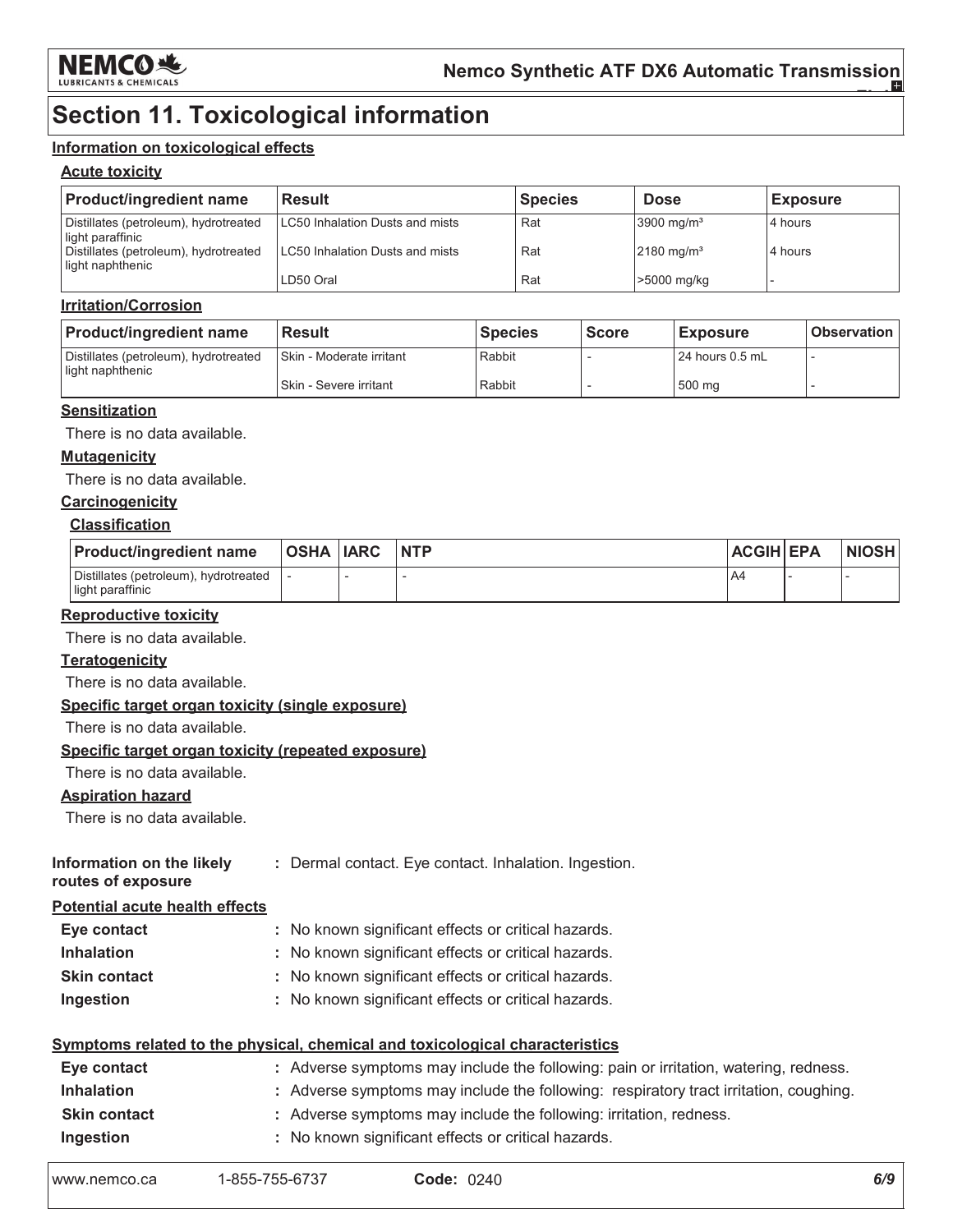

# **Section 11. Toxicological information**

### Delayed and immediate effects and also chronic effects from short and long term exposure

| <b>Short term exposure</b>              |                                                     |
|-----------------------------------------|-----------------------------------------------------|
| <b>Potential immediate</b><br>effects   | : No known significant effects or critical hazards. |
| <b>Potential delayed effects</b>        | : No known significant effects or critical hazards. |
| Long term exposure                      |                                                     |
| <b>Potential immediate</b><br>effects   | : No known significant effects or critical hazards. |
| <b>Potential delayed effects</b>        | : No known significant effects or critical hazards. |
| <b>Potential chronic health effects</b> |                                                     |
| General                                 | : No known significant effects or critical hazards. |
| Carcinogenicity                         | : No known significant effects or critical hazards. |
| <b>Mutagenicity</b>                     | No known significant effects or critical hazards.   |
| <b>Teratogenicity</b>                   | No known significant effects or critical hazards.   |
| <b>Developmental effects</b>            | No known significant effects or critical hazards.   |
| <b>Fertility effects</b>                | : No known significant effects or critical hazards. |

### **Numerical measures of toxicity**

#### **Acute toxicity estimates**

| Route                        | <b>ATE value</b> |
|------------------------------|------------------|
| Inhalation (dusts and mists) | 8.233 mg/L       |

# **Section 12. Ecological information**

### **Toxicity**

| <b>Product/ingredient name</b>                            | <b>Result</b>                                                                                                | <b>Species</b>                                                                                                                                                                        | <b>Exposure</b>                                          |
|-----------------------------------------------------------|--------------------------------------------------------------------------------------------------------------|---------------------------------------------------------------------------------------------------------------------------------------------------------------------------------------|----------------------------------------------------------|
| Distillates (petroleum), hydrotreated<br>light naphthenic | EC50 >3200 mg/L WAF                                                                                          | Algae - Skeletonema costatum                                                                                                                                                          | 72 hours                                                 |
|                                                           | LC50 >3200 mg/L WAF<br>LC50 >1800 mg/L WAF<br>NOEC 3200 mg/L WAF<br>NOEC 3200 mg/L WAF<br>NOEC 1800 mg/L WAF | l Crustaceans - Acartia tonsa<br><b>Fish - Scophthalmus maximus - Embryo</b><br>Algae - Skeletonema costatum<br>l Crustaceans - Acartia tonsa<br>Fish - Scophthalmus maximus - Embryo | 48 hours<br>96 hours<br>72 hours<br>48 hours<br>96 hours |

### **Persistence and degradability**

There is no data available.

### **Bioaccumulative potential**

| There is no data available.                            |                               |
|--------------------------------------------------------|-------------------------------|
| Mobility in soil                                       |                               |
| Soil/water partition<br>coefficient (K <sub>oc</sub> ) | : There is no data available. |

Other adverse effects : No known significant effects or critical hazards.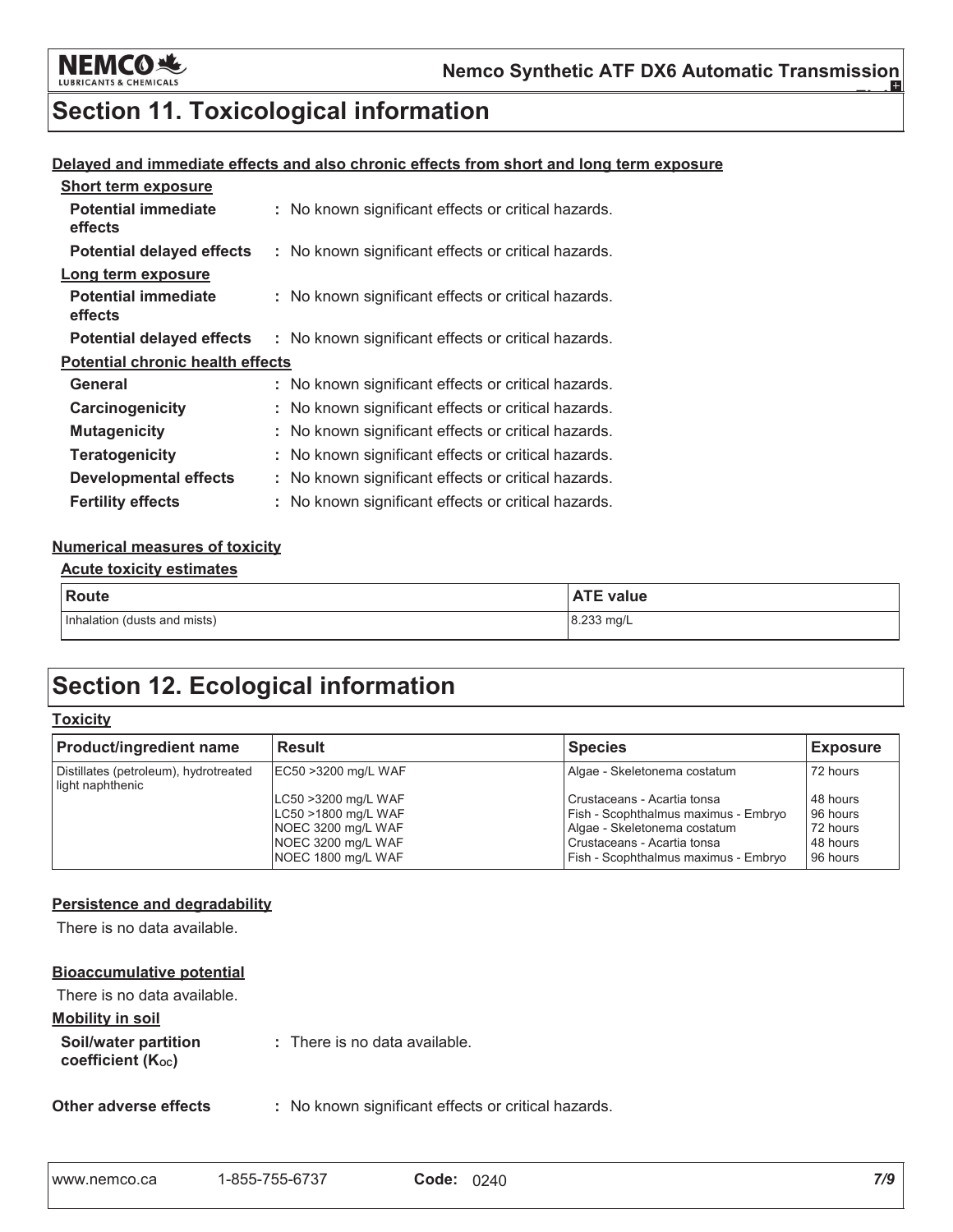

# **Section 13. Disposal considerations**

**Disposal methods** 

: Disposal of this product, solutions and any by-products should comply with the requirements of environmental protection and waste disposal legislation and any regional local authority requirements.

# **Section 14. Transport information**

|                                      | <b>TDG</b>               | <b>IMDG</b>              | <b>IATA</b>              |
|--------------------------------------|--------------------------|--------------------------|--------------------------|
| <b>UN number</b>                     | Not regulated.           | Not regulated.           | Not regulated.           |
| <b>UN proper</b><br>shipping name    | $\overline{\phantom{a}}$ |                          |                          |
| <b>Transport</b><br>hazard class(es) | ۰                        |                          |                          |
| <b>Packing group</b>                 | -                        | $\overline{\phantom{a}}$ | $\overline{\phantom{a}}$ |
| <b>Environmental</b><br>hazards      | No.                      | No.                      | No.                      |
| <b>Additional</b><br>information     |                          |                          |                          |

**AERG** : Not applicable

Special precautions for user : Transport within user's premises: always transport in closed containers that are upright and secure. Ensure that persons transporting the product know what to do in the event of an accident or spillage.

**Transport in bulk according : Not available.** to Annex II of MARPOL 73/78 and the IBC Code

# **Section 15. Regulatory information**

**Canadian lists** 

**Canadian NPRI** : None of the components are listed. **CEPA Toxic substances** : None of the components are listed. **Canada inventory** : Not determined. **International lists National inventory Australia** : Not determined. China : Not determined. : Not determined. **Europe** : Not determined. Japan **Malaysia** : Not determined. : Not determined. **New Zealand** : Not determined. **Philippines** : Not determined. **Republic of Korea**